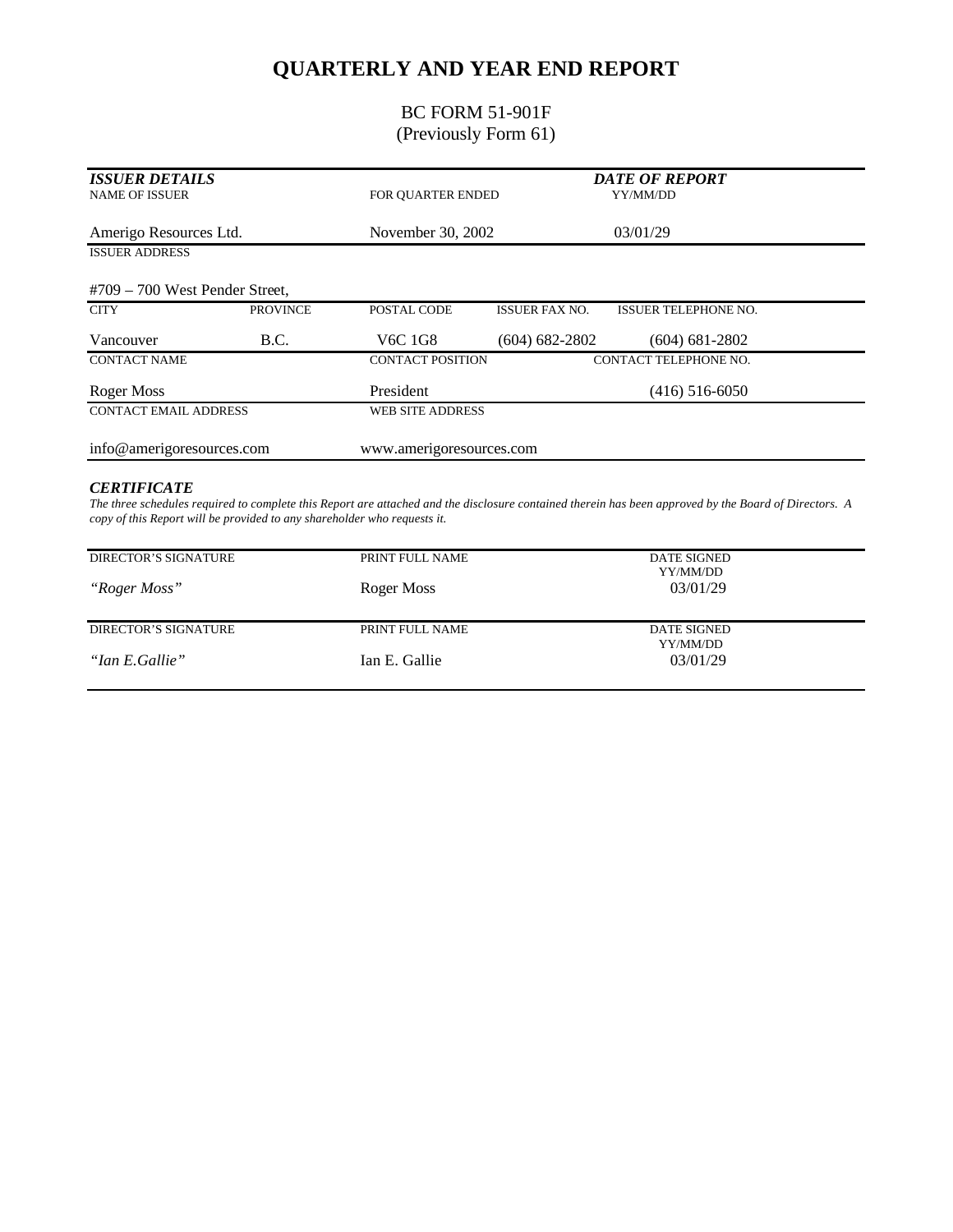### Consolidated Balance Sheets November 30 and February 28, 2002

|                                                                                                  | <b>Nine Months Ended</b><br>November 30,<br>2002 |                           |    | Year Ended<br>February 28,<br>2002   |
|--------------------------------------------------------------------------------------------------|--------------------------------------------------|---------------------------|----|--------------------------------------|
| <b>ASSETS</b>                                                                                    |                                                  |                           |    |                                      |
| <b>Current</b><br>Cash and cash equivalents (Note 1)<br>Accounts receivables<br>Prepaid expenses | \$                                               | 192,194<br>8,185<br>3,443 | \$ | 3,887<br>7,290                       |
|                                                                                                  |                                                  | 203,822                   |    | 11,177                               |
| <b>Mineral interests (Note 2)</b>                                                                |                                                  | 264,843                   |    | 88,638                               |
|                                                                                                  | \$                                               | 468,665                   | \$ | 99,815                               |
| <b>LIABILITIES</b>                                                                               |                                                  |                           |    |                                      |
| <b>Current</b><br>Accounts payable and accrued liabilities<br>Loan                               | \$                                               | 24,583<br>50,000          | \$ | 81,396<br>50,000                     |
|                                                                                                  |                                                  | 74,583                    |    | 131,396                              |
| <b>SHAREHOLDERS' EQUITY</b>                                                                      |                                                  |                           |    |                                      |
| <b>Share capital (Note 3)</b><br><b>Subscriptions received in advance</b><br><b>Deficit</b>      |                                                  | 4,891,280<br>(4,497,198)  |    | 4,337,655<br>90,000<br>(4, 459, 236) |
|                                                                                                  |                                                  | 394,082                   |    | (31, 581)                            |
|                                                                                                  | \$                                               | 468,665                   | \$ | 99,815                               |

| <b>Approved by the Directors:</b> | "Roger Moss" | "Ian E. Gallie" |  |
|-----------------------------------|--------------|-----------------|--|
|                                   | Roger Moss   | lan E. Gallie   |  |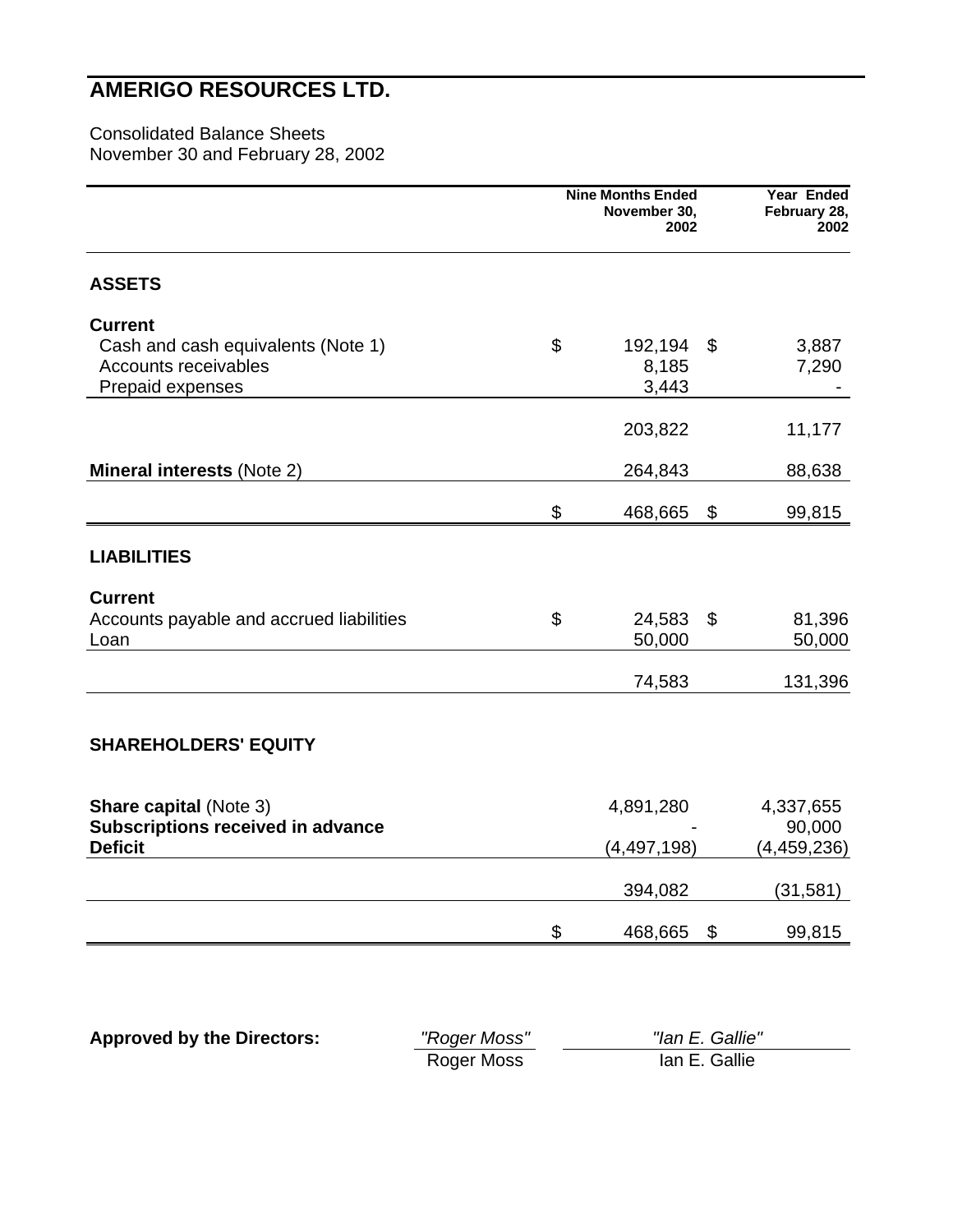Consolidated Statements of Operations and Deficit November 30, 2002 and 2001

|                                                                     | <b>FOR THE QUARTER</b><br><b>ENDED NOVEMBER 30</b> |                          |               | <b>FOR THE NINE MONTHS</b><br><b>ENDED NOVEMBER 30</b> |  |
|---------------------------------------------------------------------|----------------------------------------------------|--------------------------|---------------|--------------------------------------------------------|--|
|                                                                     | 2002                                               | 2001                     | 2002          | 2001                                                   |  |
|                                                                     | \$                                                 | \$                       | \$            | \$                                                     |  |
| Expenses                                                            |                                                    |                          |               |                                                        |  |
| Amortization                                                        |                                                    | 379                      |               | 1,135                                                  |  |
| General prospecting                                                 | 437                                                | 9,707                    | 27,610        | 39,700                                                 |  |
| <b>Professional fees</b>                                            | 13,405                                             | 8,386                    | 37,189        | 21,429                                                 |  |
| Management fees                                                     | 11,451                                             | 10,993                   | 39,055        | 28,993                                                 |  |
| Office and sundry                                                   | 1,937                                              | 5,691                    | 7,140         | 14,205                                                 |  |
| Promotion and travel                                                |                                                    |                          | 1,096         | 1,835                                                  |  |
| Rent                                                                | 1,456                                              | 1,395                    | 4,234         | 4,395                                                  |  |
| Shareholder information                                             | 222                                                | 1,743                    | 4,130         | 4,613                                                  |  |
| Telephone and fax                                                   | 1,006                                              | 211                      | 3,366         | 711                                                    |  |
| Transfer agent and filing fees                                      | 1,844                                              | 1,750                    | 21,242        | 7,997                                                  |  |
| Loss/(Gain) on foreign exchange                                     | 614                                                |                          | 528           |                                                        |  |
|                                                                     | 32,372                                             | 40,255                   | 145,590       | 124,913                                                |  |
| Mineral interest written off                                        |                                                    | 68,745                   |               | 68,745                                                 |  |
|                                                                     | 32,372                                             | 109,000                  | 145,590       | 193,658                                                |  |
| Revenue                                                             |                                                    |                          |               |                                                        |  |
| Interest income                                                     | 479                                                | 40                       | 868           | 5,979                                                  |  |
| Proceeds from sales of mineral properties<br>previously written-off | 106,760                                            |                          | 106,760       |                                                        |  |
|                                                                     | 107,239                                            | 40                       | 107,628       | 5,979                                                  |  |
| <b>Gain/(loss) for the period</b>                                   | 74,867                                             | (108,960)                | (37, 962)     | (187, 679)                                             |  |
| Deficit, at beginning of period                                     | (4,572,065)                                        | (4, 246, 786)            | (4,459,236)   | (4, 168, 067)                                          |  |
| Deficit, end of period                                              | (4, 497, 198)                                      | $\overline{(4,355,746)}$ | (4, 497, 198) | (4,355,746)                                            |  |
| Loss per share                                                      |                                                    |                          | (0.01)        | (0.01)                                                 |  |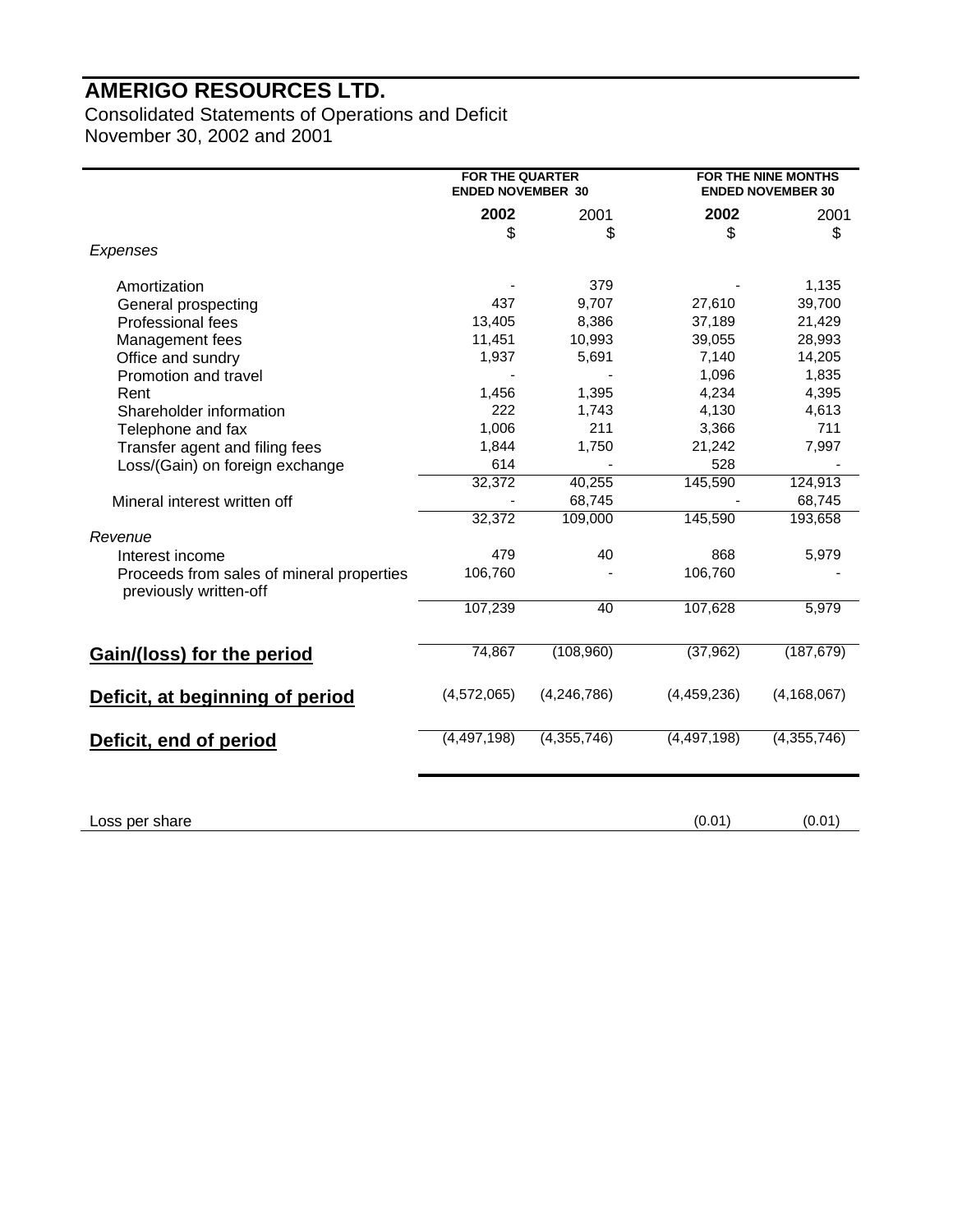## Consolidated Statements of Changes in Cash Flows

November 30, 2002 and 2001

| <b>FOR THE NINE MONTHS</b><br><b>ENDED NOVEMBER 30</b><br>2002 |  |
|----------------------------------------------------------------|--|
| 2001                                                           |  |
| \$                                                             |  |
|                                                                |  |
| (187, 679)                                                     |  |
| 1,135                                                          |  |
| 68,745                                                         |  |
|                                                                |  |
| (117, 799)                                                     |  |
|                                                                |  |
| (3.092)                                                        |  |
| 3,939                                                          |  |
| (22, 440)                                                      |  |
| 39,620                                                         |  |
| 18,027<br>(99, 772)                                            |  |
|                                                                |  |
|                                                                |  |
|                                                                |  |
|                                                                |  |
|                                                                |  |
|                                                                |  |
| (8,011)                                                        |  |
| (8,011)                                                        |  |
| (107, 783)                                                     |  |
| 108,013                                                        |  |
| 230                                                            |  |
|                                                                |  |